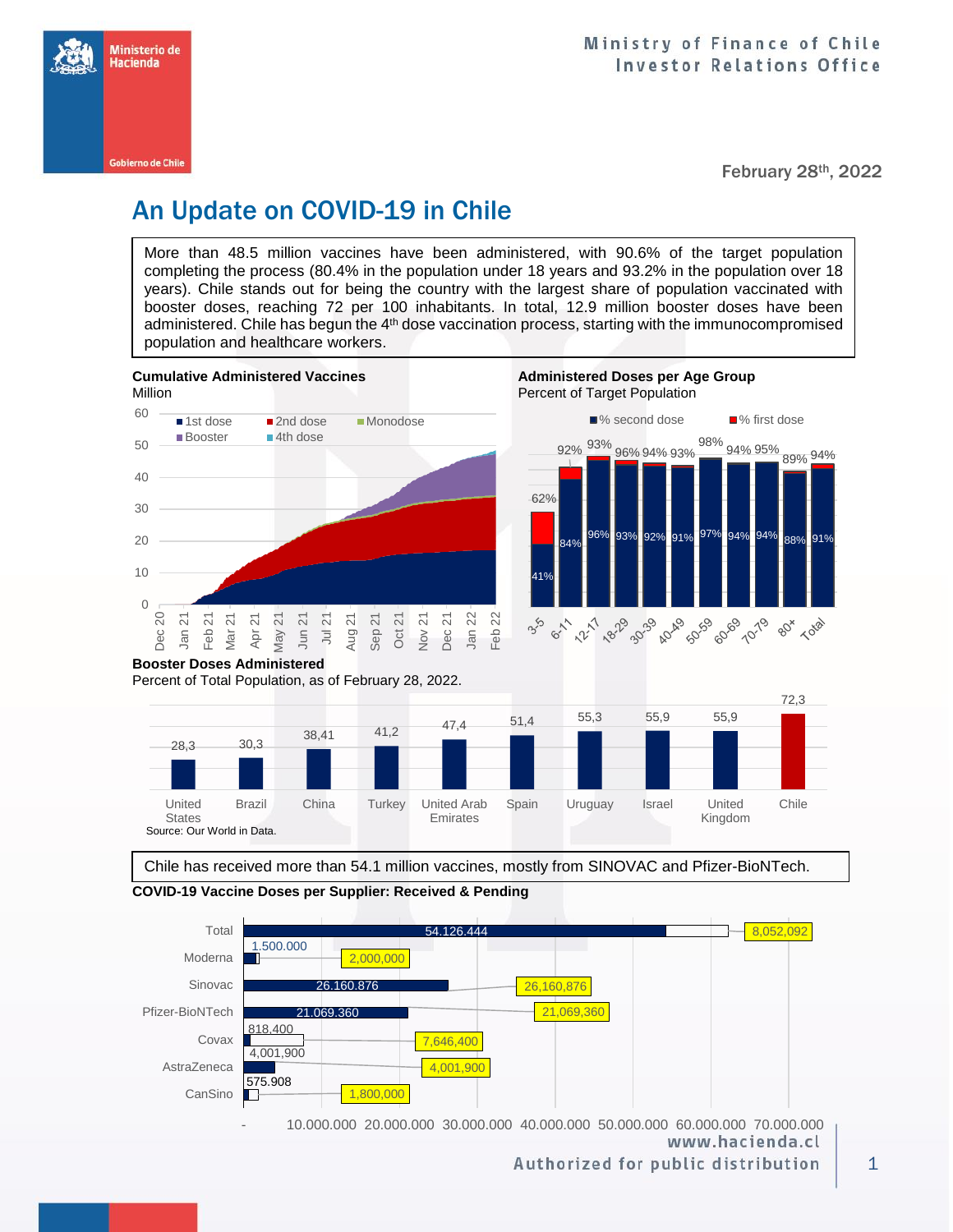



February 28th, 2022

During last weeks cases have been increasing as well PCR test positivity rates. Although both indicators have increased strongly, ICU occupancy levels, deaths and hospital capacity remain at moderate levels.

## **COVID-19 Cases in Chile PCR Test Positivity Rate**  People (thousands), Data through February 6<sup>th</sup>

ふふふぶふふぶぶふふふ

whose octobe

45 Wew cases -7-day Average

**Joccept** 

Max

ASN





Currently, 69.1% of the national population is in Paso 3 (Step 3) and 30.8% of its population is in Paso 2 (Step 3).

റി

00,000



**Share of Population per Phase Nationwide Mobility** 



2